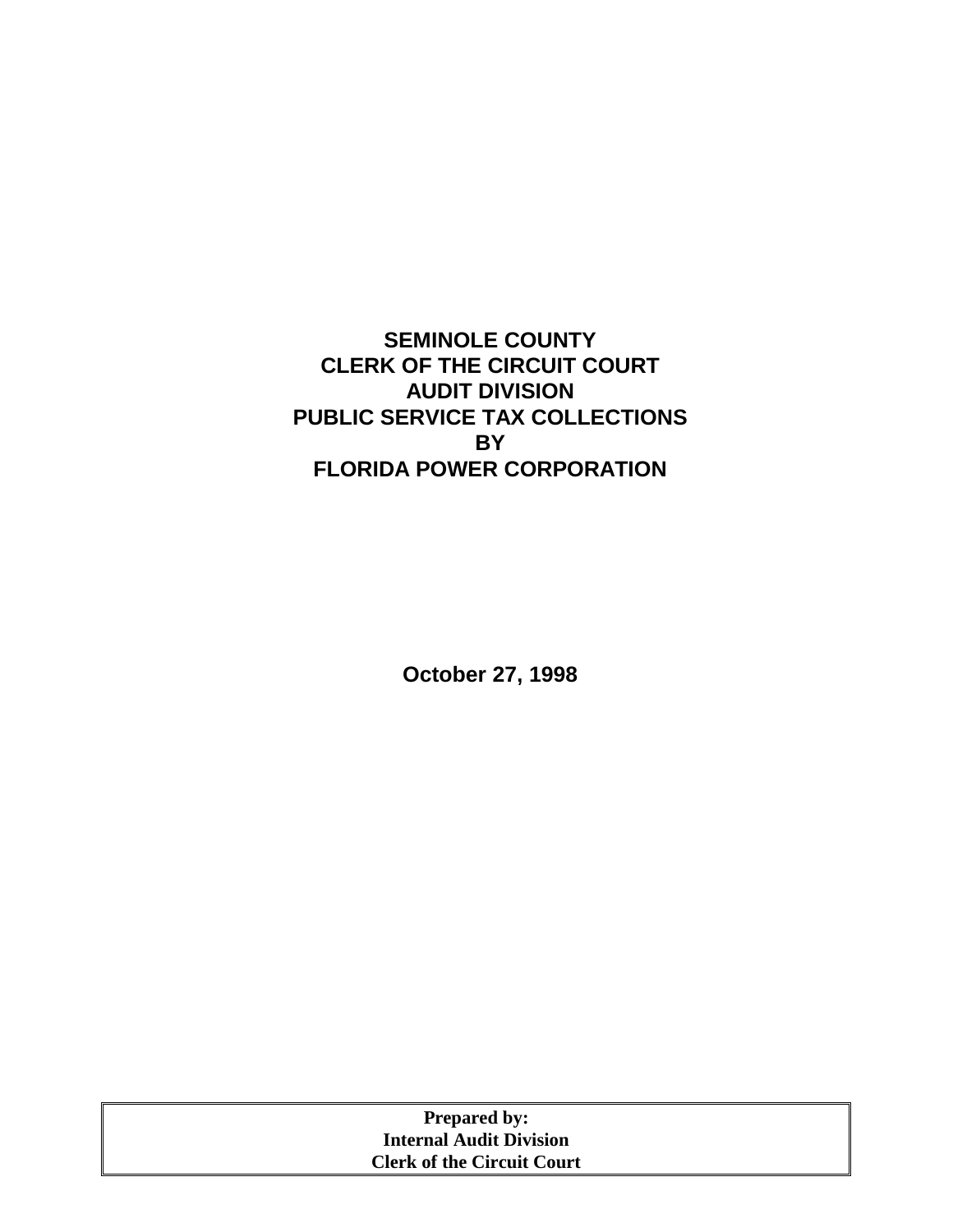October 27, 1998

The Honorable Randall C. Morris Chairman The Board of County Commissioners Seminole County, Florida 1101 East First Street Sanford, Florida 32771

Dear Mr. Chairman:

I am very pleased to present you with the attached audit of Seminole County public service tax collections by the Florida Power Corporation*.* 

The audit was performed July 13, 1998 through August 21, 1998. We found that the amount of taxes being collected on behalf of the county was accurate, complete, and in compliance with the requirements of Seminole County Ordinance 91-12.

I would like to thank the Florida Power Corporation management team for its cooperation and assistance throughout the course of the audit. The company's assistance was deeply appreciated.

With warmest personal regards, I am

Most cordially,

Maryanne Morse Clerk of the Circuit Court Seminole County

| <b>Prepared by:</b>               |  |
|-----------------------------------|--|
| <b>Internal Audit Division</b>    |  |
| <b>Clerk of the Circuit Court</b> |  |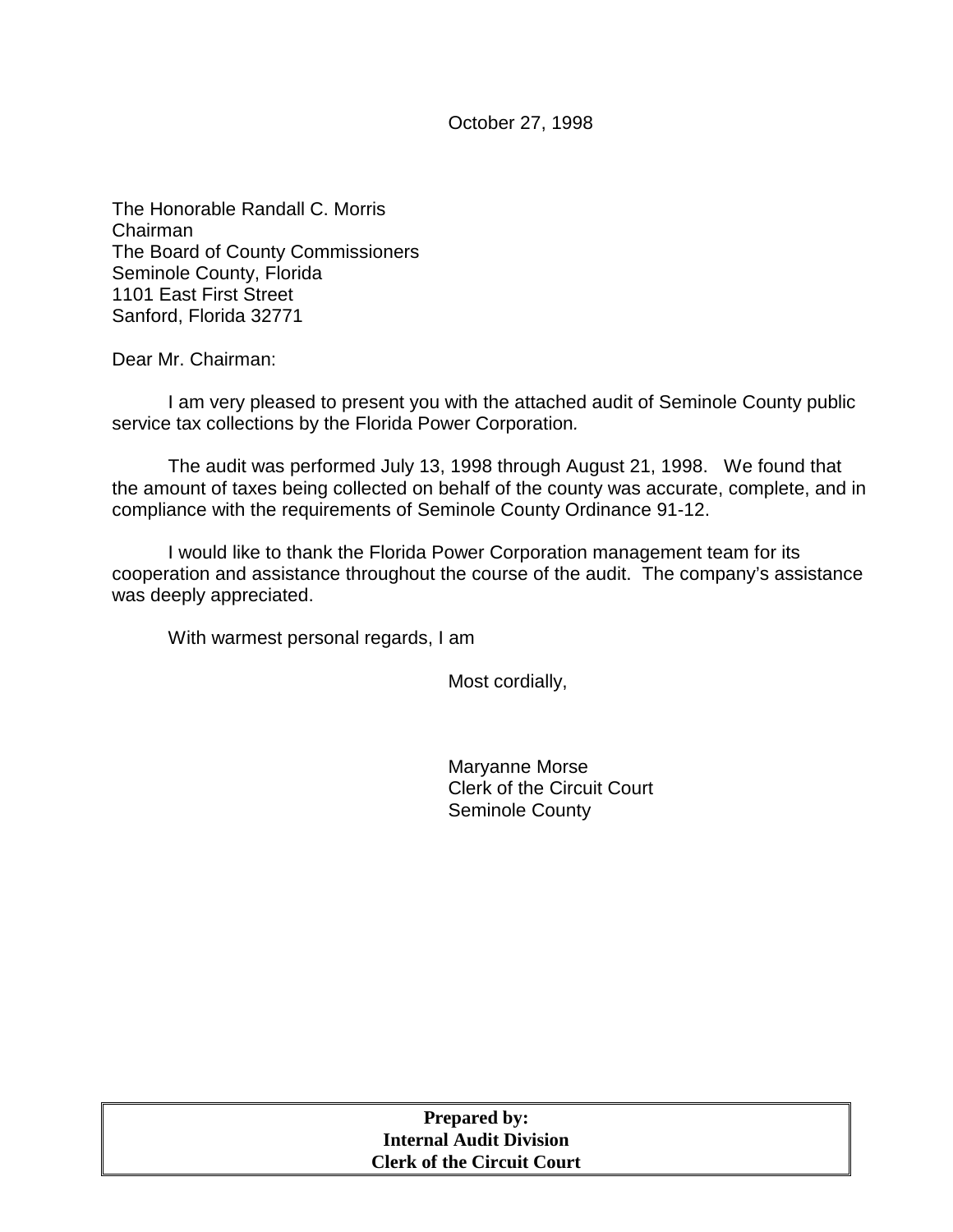# **SEMINOLE COUNTY PUBLIC SERVICE TAX COLLECTIONS**   $\bf{R}V$

#### **FLORIDA POWER CORPORATION**

Florida Power Corporation (FPC) is a wholly owned subsidiary of Florida Progress Corporation. FPC, as a supplier of electricity, is required by law to collect a public service tax based on retail sales. The Internal Audit Division of the Office of the Clerk of the Circuit Court conducted an audit of FPC's tax records at its corporate office in St Petersburg, Florida. The results of the audit are included in the report that follows.

### **PURPOSE**

The purpose of the audit was to determine if the amount of public service taxes being collected on behalf of the county is accurate, complete, and in compliance with the requirements of Seminole County Ordinance 91-12. The audit was performed specifically to determine if all taxes and public service tax returns are submitted to Seminole County in a timely manner.

### **BACKGROUND**

The Board of County Commissioners is authorized to impose a public service tax pursuant to Article VIII, Section 1 (g) and Article VII, Section 9(a) of the constitution of the State of Florida and the Seminole County Home Rule Charter; and pursuant to Section 166.231, Florida Statutes. Florida Statue 166.231 specifically authorizes the municipalities within the State of Florida to collect up to a ten percent tax on sales of electricity, water, gas, and telecommunication services.

On September 9, 1991, the BCC adopted Ordinance No. 91-12, establishing a four percent public service tax on the purchase of electricity, water, metered, or bottled gas (natural liquefied petroleum gas or manufactured), telecommunication services, and fuel oil. FPC is required to add a four percent public service tax to each customer's electric bill, unless the customer is specifically granted an exemption from the tax.

The ordinance provides the following exemptions:

- The first 300 kilowatt hours of electricity for residential customers;
- The United States Government;
- The State of Florida or any other public body; and,
- Churches requesting exemption.

## **SCOPE**

#### **Prepared by: Internal Audit Division Clerk of the Circuit Court**